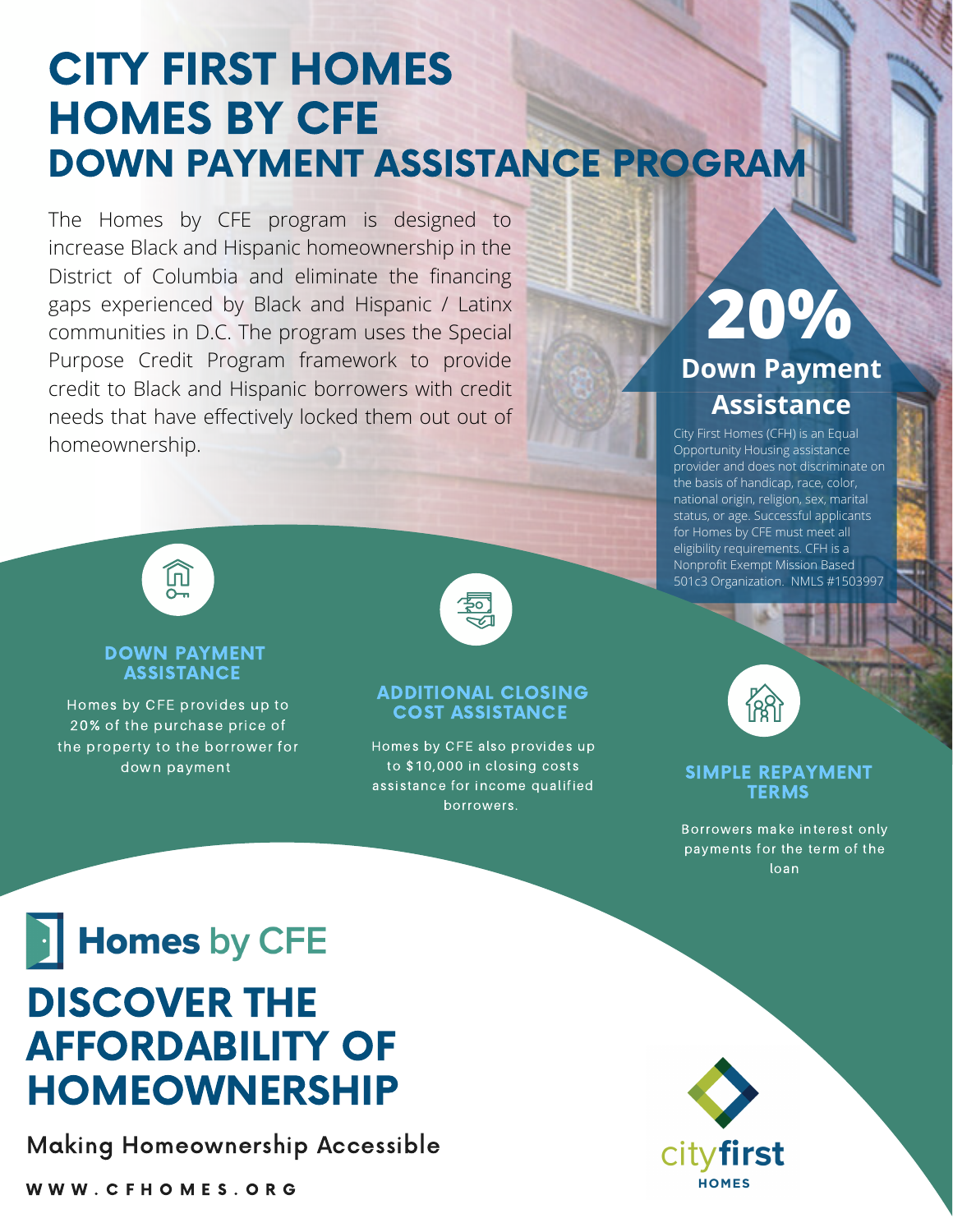# HOMES BY CFE PROGRAM GUIDE

#### Program Basics

The DC housing market is a challenging landscape for potential homeowners. Many borrowers are mortgage ready but buyers are often at a disadvantage when it comes to saving enough for their down payment and closing costs. This barrier is felt more strongly in Black and Hispanic communities many of whom pay more expensive rents on a monthly basis. Homes by CFE was created with those borrowers in mind.

Our solution is simple. Homes by CFE provides additional capital as down payment assistance with additional closing cost assistance for some borrowers. The borrower simply makes monthly interest-only payments on the total amount of financial assistance closing the gap between what they have and what they need to become homeowners in D.C.

### **Eligibility**

Borrowers must meet all of the following eligibility criteria to qualify for the Homes by CFE program.

#### Race and Ethnicity

Homes by CFE is a Special Purpose Credit Program created to expand homeownership opportunities for the African American / Black and Hispanic / Latinx communities. Borrower must identify as African American / Black and Hispanic / Latinx to qualify. Learn more about Special Purpose Credit Programs on our website.

#### Location and Property Type

Borrower must be purchasing a property in the District of Columbia. Eligible properties include single family homes, condominiums, and cooperative units. Multi-family units consisting of 1-4 units are not eligible for this program.

#### Property Purchase Price

Purchase price of the property can not exceed \$584,400. (Adjusted annually.)

#### Residency

Homes by CFE assistance is only available for the purchase of a primary residence.

#### Income Limits

Borrower's income must fall below 120% Median Family Income for their household size. If there is a coborrower the co-borrower's income must be included. Children and additional dependents are included in household size.

| Household Size | 80%       | 100%      | 120%      |
|----------------|-----------|-----------|-----------|
|                | 72,250    | \$90,300  | \$108,350 |
|                | \$82,550  | \$103,200 | \$123,850 |
|                | \$92,900  | \$116,100 | \$139,300 |
|                | \$103,200 | \$129,000 | \$154,800 |
|                | \$113,500 | \$141,900 | \$170,300 |
|                | \$123,850 | \$154,800 | \$185,750 |
|                | \$134,150 | \$167,700 |           |
|                |           |           |           |

These limits are based on the D.C. Department of Housing and Community Development's Inclusionary zoning income limits and Median Family Income guidelines. These figures are updated annually.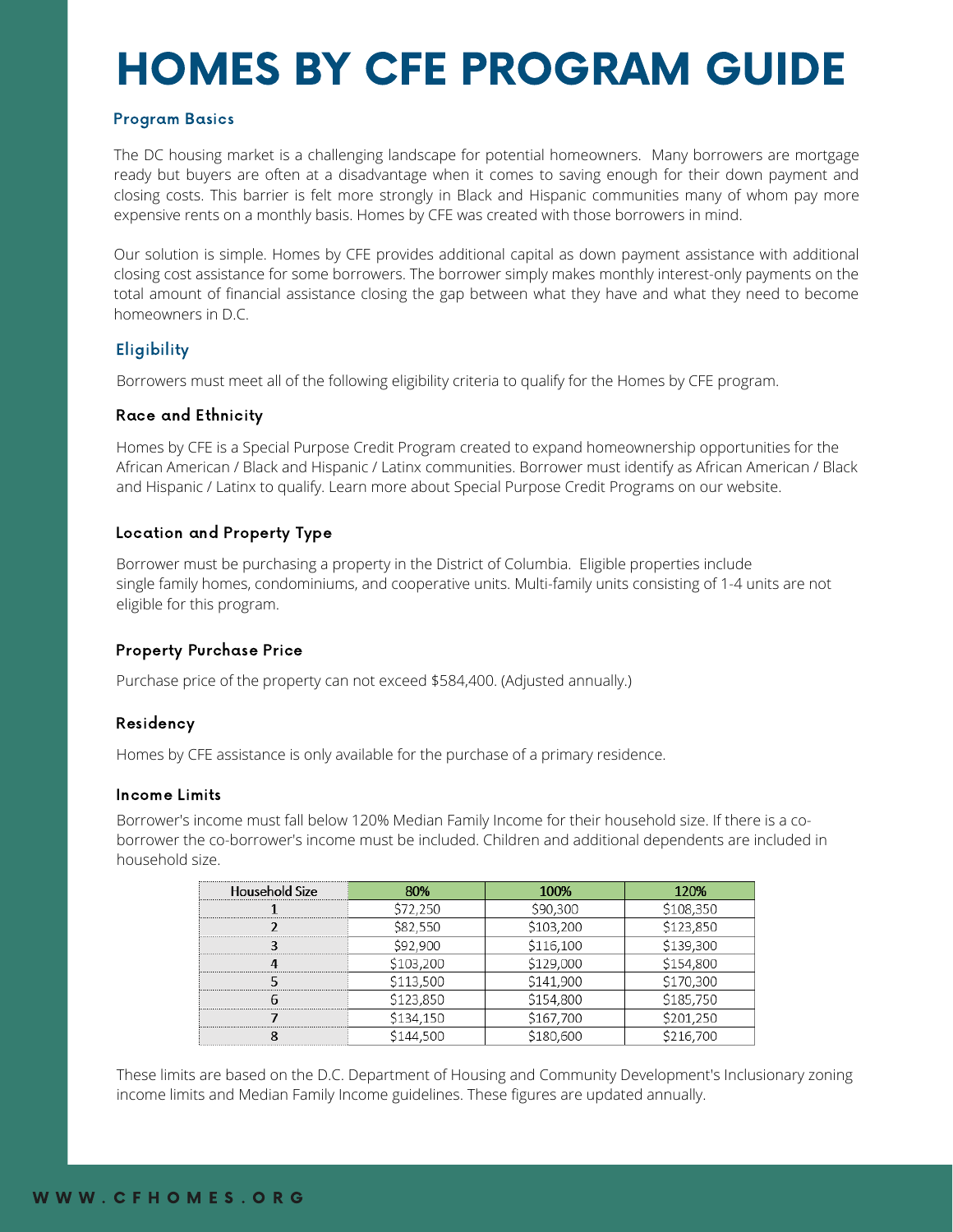#### Borrower must be a first time Homebuyer

Homes by CFE uses the FHA definition of first time homebuyer. A first time homebuyer is defined as:

- Individuals who have had no ownership in a principal residence during the 3-year period ending on the date of purchase of the property. This may also include a spouse, so if either meets the above test, they are considered first-time homebuyers.
- Single parents who have only owned a property with a former spouse while married.
- Individuals who are displaced homemakers and have only owned with a spouse.
- Individuals who have only owned a principal residence not permanently affixed to a permanent foundation in accordance with applicable regulations.
- Individuals who have only owned property that was not in compliance with state, local or model building codes and which cannot be brought into compliance for less than the cost of constructing a permanent structure.

#### Cash Reserves

After the loan closes, the borrower may not have more than six months of cash reserves. Cash reserves are defined as the total of all mortgage payments, including Homes by CFE assistance, plus taxes and insurance. (This does not include 401ks.)

#### First Trust Lender

Borrower must be able to qualify for a first trust mortgage, and mortgage lender must be willing to accept the terms of the Homes by CFE Down Payment Assistance loan.

#### Homeownership Counseling and Program Orientation

Borrower must participate in homeownership counseling and provide a certificate of completion to CFH. Borrower must also complete Homes by CFE's homebuyer orientation.

#### How it Works

Homes by CFE provides up to 20% of the purchase price of the property to the borrower for down payment assistance up to a maximum purchase price of \$584,000. The borrower must fall at or below 120% Median Family Income (see income eligibility above). If they fall at or below 100% of Median Family Income (MFI), Homes by CFE also can provide up to \$10,000 in additional closing cost assistance. The total amount of assistance is repaid when the property is sold or refinanced.

If the borrower wishes to contribute more of their own funds to the purchase of their property, Homes by CFE will reduce the amount of the loan by the amount of additional funds available from the borrower.

#### The Specifics

#### Assistance Amounts

Homes by CFE will contribute up to a maximum of 20% of of the purchase price of the property in down payment assistance up to a maximum of \$100,000.

#### Closing Cost Assistance

For borrowers who fall at or below 100% Median Family Income (see income eligibility for limits). an additional \$10,000 is available for closing cost assistance. The total Loan to Value (LTV) (total of all mortgage loans and all additional assistance financed) must fall below 105% of the purchase price of the property. Property purchase price limits apply.

#### Loan Closing

Homes by CFE program staff will prep the note and deed of trust for the closing on your home. These documents will be signed at closing. Your total assistance amount will be wired directly to the title company for closing.